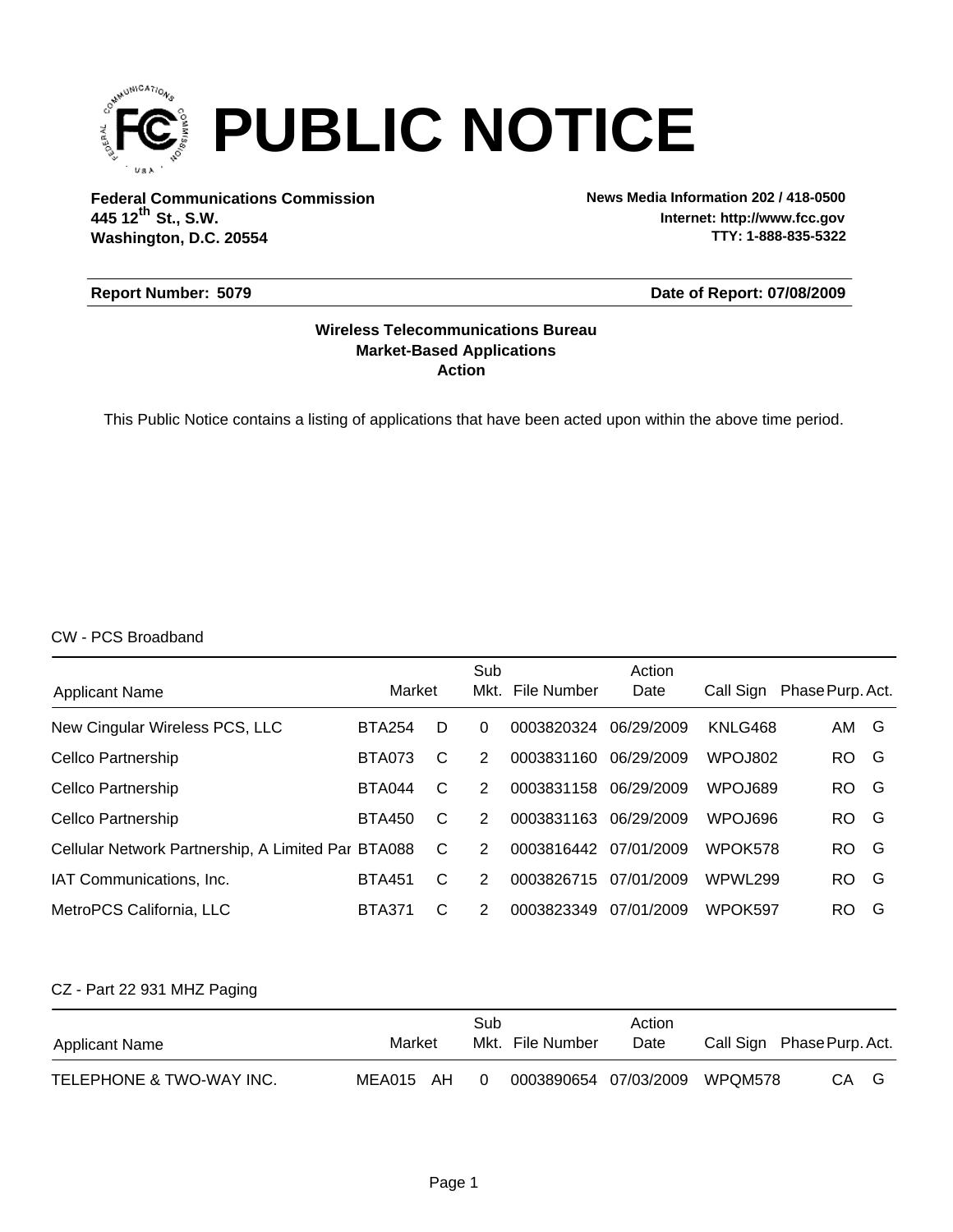### ED - Educational Broadband Service

|                                         |        | Sub  |             | Action     |               |                  |
|-----------------------------------------|--------|------|-------------|------------|---------------|------------------|
| <b>Applicant Name</b>                   | Market | Mkt. | File Number | Date       | Call Sign     | Phase Purp. Act. |
| MINNEAPOLIS PUBLIC SCHOOLS              | P03342 | 0    | 0003838722  | 07/01/2009 | <b>WLX200</b> | AM G             |
| The Source For Learning, Inc.           | P02417 | 0    | 0003848372  | 06/30/2009 | <b>WHR518</b> | AM G             |
| THE SCHOOL BOARD OF LEE COUNTY I P03289 |        | 0    | 0003138395  | 07/01/2009 | <b>WBE805</b> | MD.<br>- D       |
| CONCORDIA UNIVERSITY TEXAS              | P00184 | 0    | 0003845529  | 06/30/2009 | <b>WLX201</b> | G<br>RO.         |
| <b>SAN DIEGO STATE UNIVERSITY</b>       | P01786 | 0    | 0003844248  | 06/30/2009 | <b>WHR611</b> | G<br>RO.         |
| THE TRUSTEES OF INDIANA UNIVERSIT       | P00950 | 0    | 0003845531  | 06/30/2009 | <b>WHR944</b> | G<br>RO.         |

## LD - Local Multipoint Distribution Service

|                         |               |   | Sub  |             | Action     |                |                  |
|-------------------------|---------------|---|------|-------------|------------|----------------|------------------|
| <b>Applicant Name</b>   | Market        |   | Mkt. | File Number | Date       | Call Sign      | Phase Purp. Act. |
| Nextlink Wireless, Inc. | BTA024        | A | 0    | 0003570112  | 06/30/2009 | WPOH963        | RO.<br>G         |
| Nextlink Wireless, Inc. | <b>BTA101</b> | А | 0    | 0003570109  | 06/30/2009 | <b>WPOH953</b> | RO.<br>G         |
| Nextlink Wireless, Inc. | BTA440        | A | 0    | 0003570116  | 06/30/2009 | WPOH965        | RO.<br>G         |
| Nextlink Wireless, Inc. | BTA293        | Α | 0    | 0003570123  | 06/30/2009 | WPOH967        | RO.<br>G         |

## PC - Public Coast Stations, Auctioned

|                       |               |                          | Sub  |             | Action     |                 |                  |   |
|-----------------------|---------------|--------------------------|------|-------------|------------|-----------------|------------------|---|
| <b>Applicant Name</b> | Market        |                          | Mkt. | File Number | Date       | Call Sign       | Phase Purp. Act. |   |
| PacifiCorp            | <b>VPC035</b> | $\blacksquare$           | 0    | 0003834040  | 07/01/2009 | WPOJ522         | RO.              | G |
| PacifiCorp            | <b>VPC027</b> | ÷                        | 0    | 0003834039  | 07/01/2009 | WPOJ517         | RO.              | G |
| PacifiCorp            | <b>VPC032</b> | $\blacksquare$           | 0    | 0003834049  | 07/01/2009 | <b>WPO.J519</b> | RO.              | G |
| PacifiCorp            | VPC031        | $\overline{\phantom{m}}$ | 0    | 0003834048  | 07/01/2009 | WPOJ518         | RO.              | G |
| PacifiCorp            | VPC037        | $\blacksquare$           | 4    | 0003834041  | 07/01/2009 | WQAA637         | RO.              | G |
| PacifiCorp            | <b>VPC028</b> | ÷                        | 4    | 0003834051  | 07/01/2009 | WQAA636         | RO.              | G |
| PacifiCorp            | VPC033        | ۰                        | 0    | 0003834050  | 07/01/2009 | WPOJ520         | <b>RO</b>        | G |

| <b>Applicant Name</b>              | Market |   | Sub      | Mkt. File Number      | Action<br>Date |                | Call Sign Phase Purp. Act. |
|------------------------------------|--------|---|----------|-----------------------|----------------|----------------|----------------------------|
| Knox LaRue Separate Property Trust | BEA164 | B | $\Omega$ | 0003781353            | 06/29/2009     | <b>WPOJ245</b> | RO.<br>- D                 |
| Knox LaRue Separate Property Trust | BEA162 | B | $\Omega$ | 0003781351            | 06/29/2009     | <b>WPOJ244</b> | RO.<br>- D                 |
| Knox LaRue Separate Property Trust | BEA162 | A | 0        | 0003781350 06/29/2009 |                | <b>WPOJ243</b> | RO.<br>Ð                   |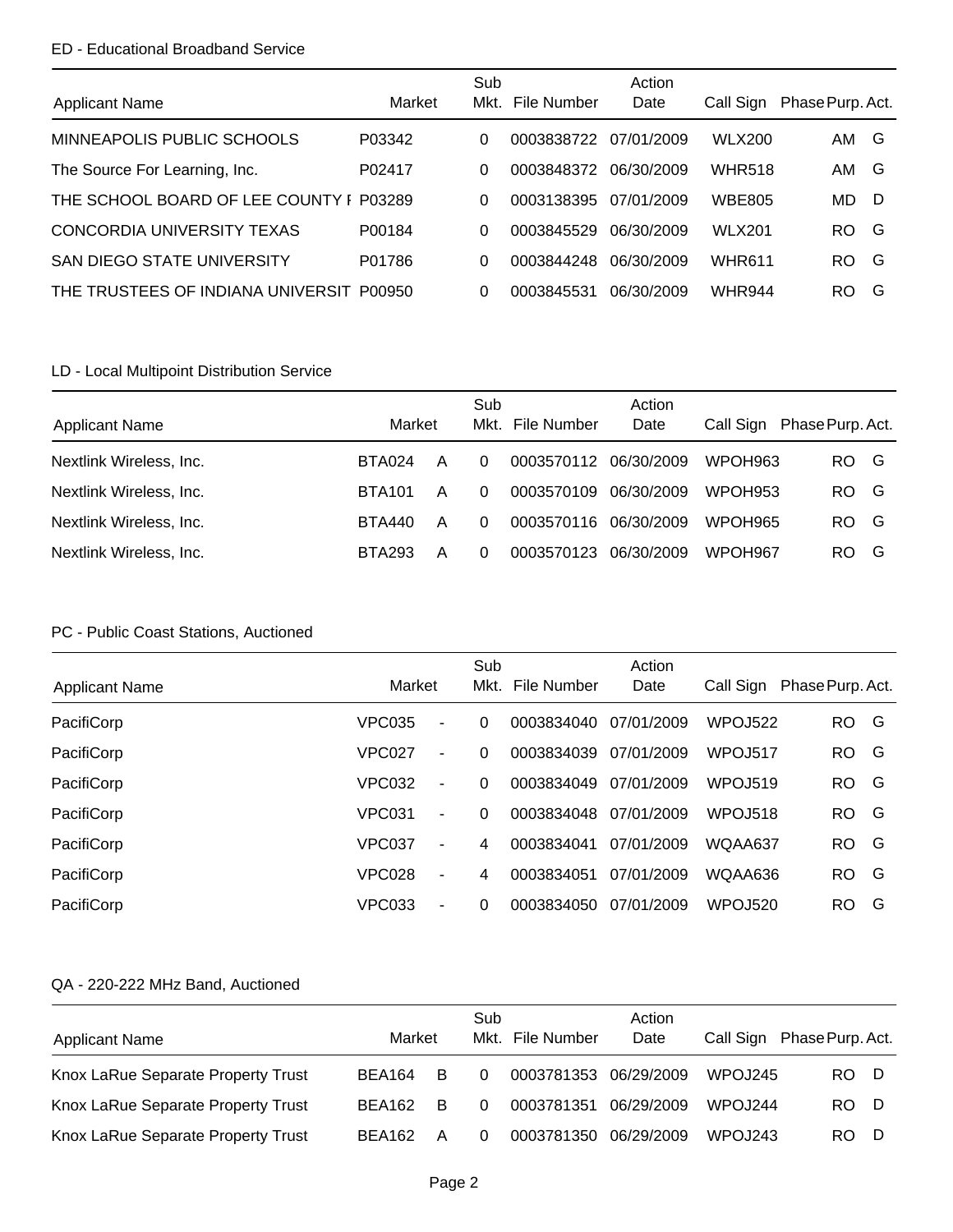| <b>Applicant Name</b>                | Market        |    | Sub         | Mkt. File Number | Action<br>Date |                | Call Sign Phase Purp. Act. |   |
|--------------------------------------|---------------|----|-------------|------------------|----------------|----------------|----------------------------|---|
| Pujari, Nirmal & Helene              | <b>BEA170</b> | Е  | 0           | 0003781455       | 06/29/2009     | WPOI667        | <b>RO</b>                  | D |
| S.K. Warren Communications, Inc.     | <b>BEA127</b> | B  | 0           | 0003765699       | 06/29/2009     | WPOJ266        | <b>RO</b>                  | D |
| S.K. Warren Communications, Inc.     | <b>BEA127</b> | C  | $\mathbf 0$ | 0003765700       | 06/29/2009     | WPOJ267        | <b>RO</b>                  | D |
| S.K. Warren Communications, Inc.     | <b>BEA127</b> | E  | 0           | 0003765701       | 06/29/2009     | WPOJ268        | <b>RO</b>                  | D |
| S.K. Warren Communications, Inc.     | <b>BEA131</b> | D  | $\mathbf 0$ | 0003765702       | 06/29/2009     | WPOJ269        | <b>RO</b>                  | D |
| S.K. Warren Communications, Inc.     | <b>BEA131</b> | Е  | 0           | 0003765703       | 06/29/2009     | WPOJ270        | <b>RO</b>                  | D |
| S.K. Warren Communications, Inc.     | <b>BEA127</b> | A  | 0           | 0003765698       | 06/29/2009     | WPOJ265        | <b>RO</b>                  | D |
| Tuchman & Brown Investment Inc. No.2 | <b>BEA049</b> | C  | 0           | 0003773780       | 06/30/2009     | WPOI648        | <b>RO</b>                  | D |
| Tuchman & Brown Investment Inc. No.2 | <b>BEA049</b> | D  | 0           | 0003773781       | 06/30/2009     | WPOI649        | <b>RO</b>                  | D |
| Two Twenty Auction Company Inc.      | <b>BEA163</b> | D  | $\mathbf 0$ | 0003781481       | 06/30/2009     | WPOI666        | <b>RO</b>                  | D |
| Two Twenty Auction Company Inc.      | <b>BEA163</b> | C  | 0           | 0003781480       | 06/30/2009     | <b>WPOI665</b> | <b>RO</b>                  | D |
| Two Twenty Auction Company Inc.      | <b>BEA162</b> | C  | 0           | 0003781479       | 06/30/2009     | WPOI664        | <b>RO</b>                  | D |
| Two Twenty Auction Company Inc.      | <b>BEA161</b> | E  | 0           | 0003781478       | 06/30/2009     | <b>WPOI663</b> | <b>RO</b>                  | D |
| Two Twenty Auction Company Inc.      | <b>EAG006</b> | J. | 1           | 0003781466       | 06/30/2009     | <b>WPOI651</b> | <b>RO</b>                  | D |
| Two Twenty Auction Company Inc.      | <b>BEA160</b> | B  | 0           | 0003781475       | 06/30/2009     | WPOI660        | <b>RO</b>                  | D |
| Two Twenty Auction Company Inc.      | <b>EAG001</b> | н  | 1           | 0003781465       | 06/30/2009     | <b>WPOI650</b> | <b>RO</b>                  | D |
| Two Twenty Auction Company Inc.      | <b>BEA131</b> | В  | 0           | 0003781474       | 06/30/2009     | <b>WPOI659</b> | <b>RO</b>                  | D |
| Two Twenty Auction Company Inc.      | <b>BEA131</b> | A  | $\mathbf 0$ | 0003781473       | 06/30/2009     | <b>WPOI658</b> | <b>RO</b>                  | D |
| Two Twenty Auction Company Inc.      | <b>BEA127</b> | D  | $\mathbf 0$ | 0003781472       | 06/30/2009     | <b>WPOI657</b> | <b>RO</b>                  | D |
| Two Twenty Auction Company Inc.      | <b>BEA064</b> | Е  | 0           | 0003781471       | 06/30/2009     | WPOI656        | <b>RO</b>                  | D |
| Two Twenty Auction Company Inc.      | <b>BEA064</b> | D  | 1           | 0003781470       | 06/30/2009     | <b>WPOI655</b> | <b>RO</b>                  | D |
| Two Twenty Auction Company Inc.      | <b>BEA064</b> | B  | 0           | 0003781469       | 06/30/2009     | <b>WPOI654</b> | RO.                        | D |
| Two Twenty Auction Company Inc.      | <b>BEA063</b> | D  | $\mathbf 0$ | 0003781468       | 06/30/2009     | WPOI653        | <b>RO</b>                  | D |
| Two Twenty Auction Company Inc.      | <b>BEA160</b> | D  | 0           | 0003781476       | 06/30/2009     | WPOI661        | RO.                        | D |
| Two Twenty Auction Company Inc.      | <b>BEA161</b> | D  | 0           | 0003781477       | 06/30/2009     | WPOI662        | <b>RO</b>                  | D |
| Two Twenty Auction Company Inc.      | <b>BEA010</b> | Е  | 1           | 0003781467       | 06/30/2009     | <b>WPOI652</b> | <b>RO</b>                  | D |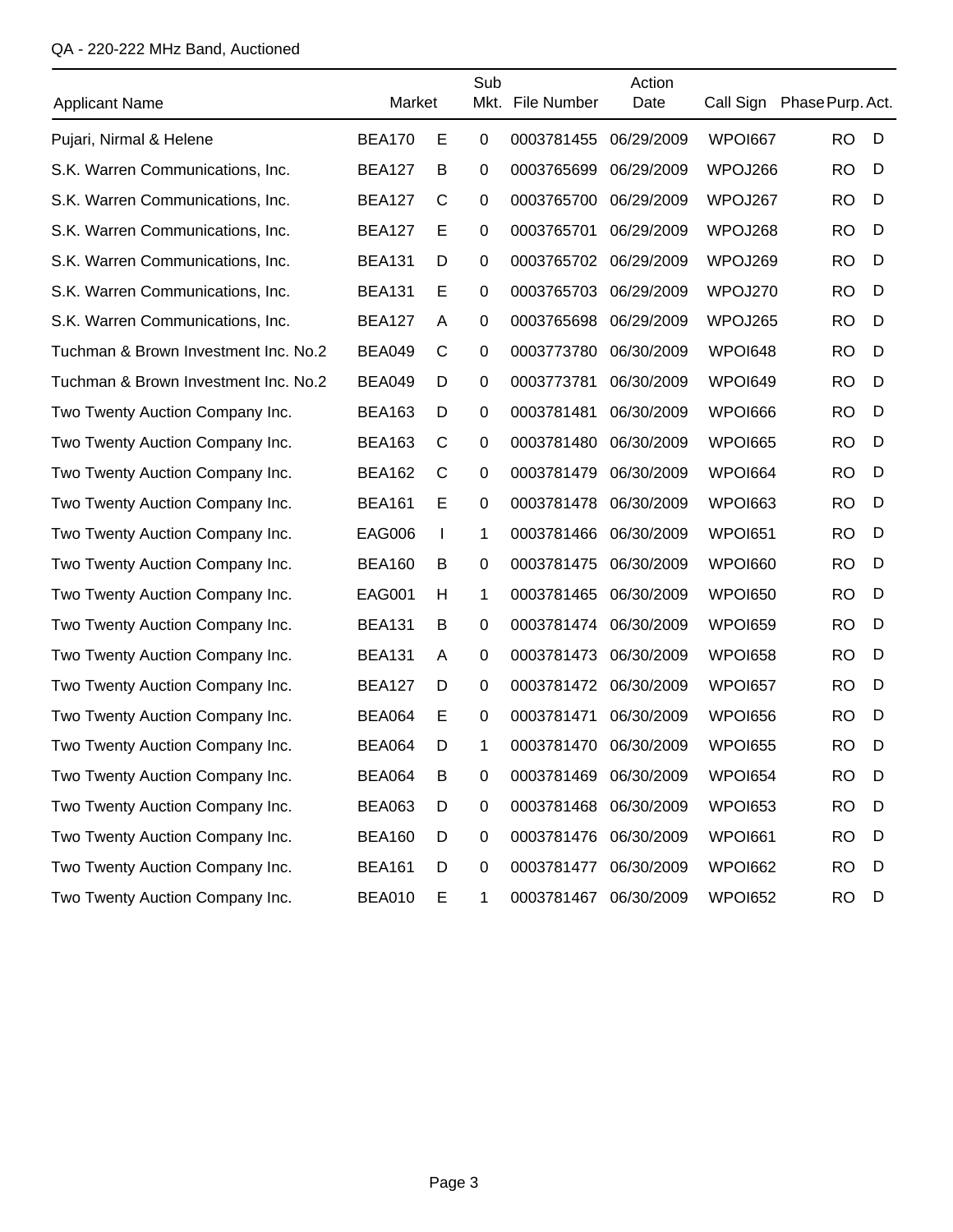| Licensee Name                      | <b>Action Date</b> | Call Sign | Act.        |
|------------------------------------|--------------------|-----------|-------------|
| Douglas, Nancy J                   | 06/29/2009         | WPOK835   | $\mathsf T$ |
| Douglas, Nancy J                   | 06/29/2009         | WPOK838   | Τ           |
| Douglas, Nancy J                   | 06/29/2009         | WPOK836   | Τ           |
| Douglas, Nancy J                   | 06/29/2009         | WPOK840   | Т           |
| Douglas, Nancy J                   | 06/29/2009         | WPOK839   | T           |
| Douglas, Nancy J                   | 06/29/2009         | WPOK837   | $\mathsf T$ |
| Kansas City Wireless Partners, LLP | 06/29/2009         | WPOK833   | $\top$      |
| Knox LaRue Separate Property Trust | 06/29/2009         | WPOJ245   | $\mathsf T$ |
| Knox LaRue Separate Property Trust | 06/29/2009         | WPOJ244   | $\top$      |
| Knox LaRue Separate Property Trust | 06/29/2009         | WPOJ243   | т           |
| Pujari, Nirmal & Helene            | 06/30/2009         | WPOI667   | Τ           |
| S.K. Warren Communications, Inc.   | 06/29/2009         | WPOJ265   | T           |
| S.K. Warren Communications, Inc.   | 06/29/2009         | WPOJ270   | Τ           |
| S.K. Warren Communications, Inc.   | 06/29/2009         | WPOJ269   | Τ           |
| S.K. Warren Communications, Inc.   | 06/29/2009         | WPOJ267   | Τ           |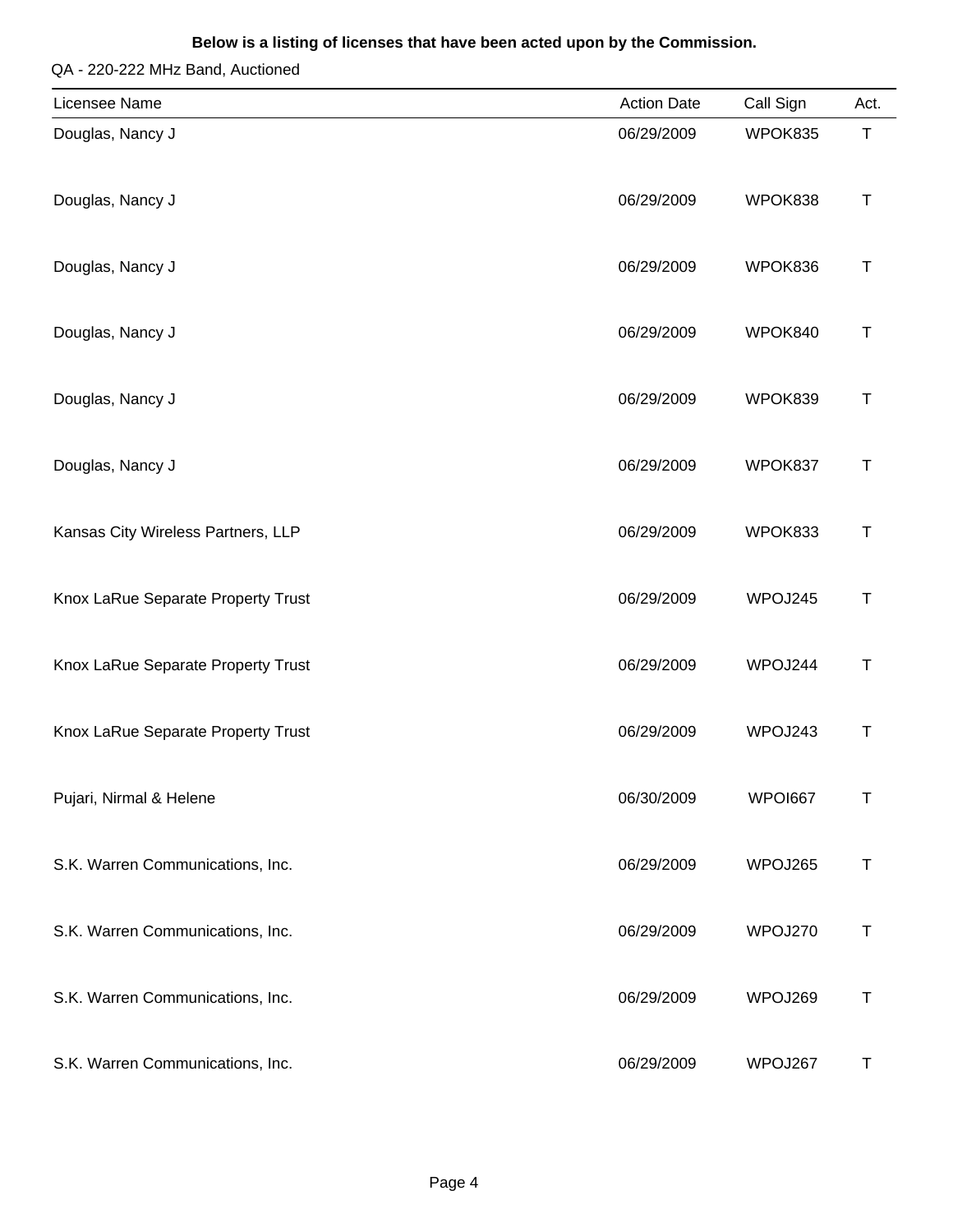#### **Below is a listing of licenses that have been acted upon by the Commission.**

| Licensee Name                        | <b>Action Date</b> | Call Sign      | Act.        |
|--------------------------------------|--------------------|----------------|-------------|
| S.K. Warren Communications, Inc.     | 06/29/2009         | WPOJ266        | $\mathsf T$ |
| S.K. Warren Communications, Inc.     | 06/29/2009         | WPOJ268        | т           |
| Supreme Radio Communications, Inc.   | 06/29/2009         | WPOK942        | Т           |
| Supreme Radio Communications, Inc.   | 06/29/2009         | WPOK941        | Т           |
| Supreme Radio Communications, Inc.   | 06/29/2009         | WPOK940        | Т           |
| Supreme Radio Communications, Inc.   | 06/29/2009         | WPOK939        | Т           |
| Tuchman & Brown Investment Inc. No.2 | 06/30/2009         | WPOI649        | Τ           |
| Tuchman & Brown Investment Inc. No.2 | 06/30/2009         | WPOI648        | Т           |
| Two Twenty Auction Company Inc.      | 06/30/2009         | WPOI659        | $\top$      |
| Two Twenty Auction Company Inc.      | 06/30/2009         | WPOI658        | т           |
| Two Twenty Auction Company Inc.      | 06/30/2009         | WPOI657        | Τ           |
| Two Twenty Auction Company Inc.      | 06/30/2009         | WPOI656        | T           |
| Two Twenty Auction Company Inc.      | 06/30/2009         | <b>WPOI655</b> | Τ           |
| Two Twenty Auction Company Inc.      | 06/30/2009         | WPOI654        | Τ           |
| Two Twenty Auction Company Inc.      | 06/30/2009         | WPOI660        | Τ           |